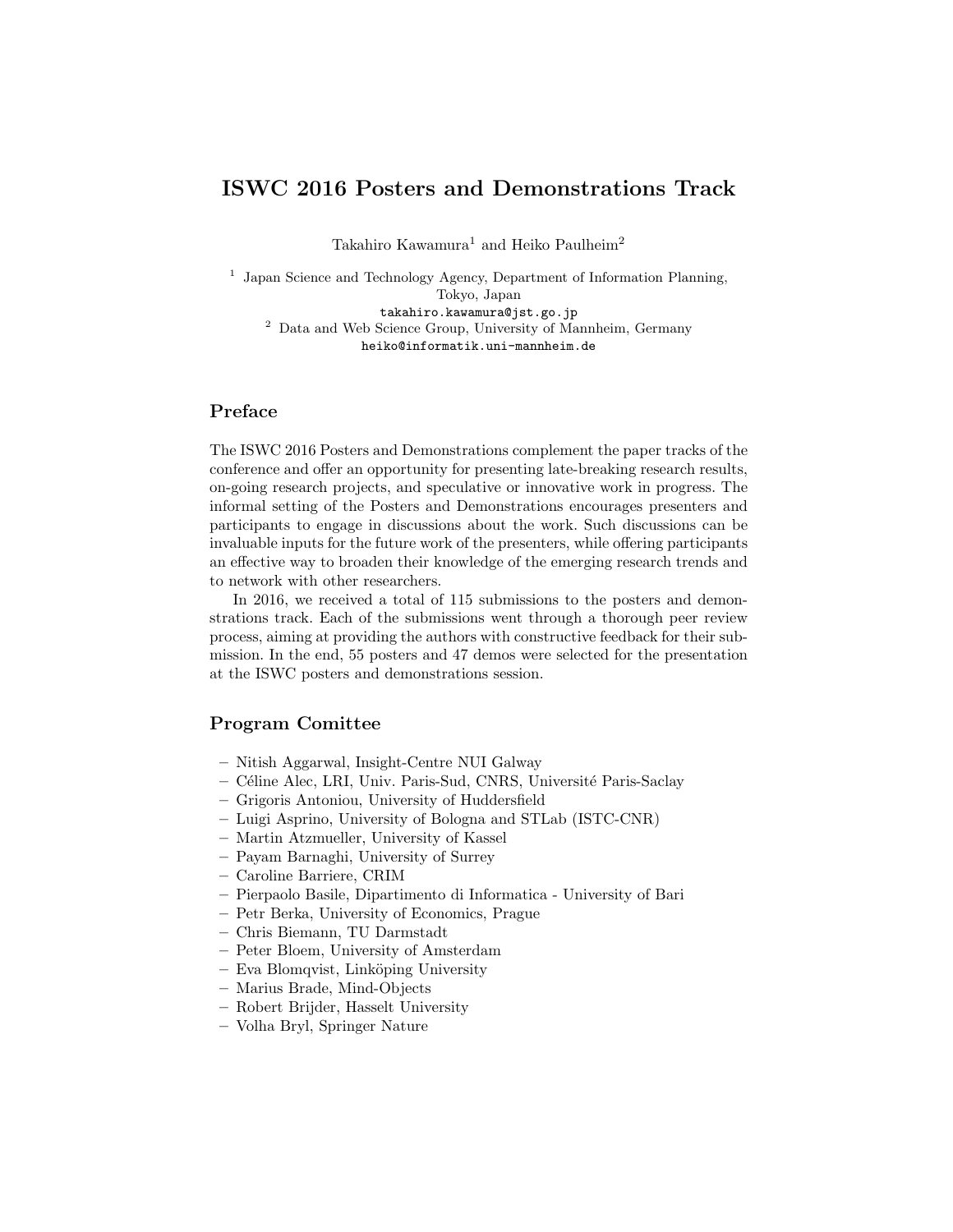- 2 Takahiro Kawamura and Heiko Paulheim
- Davide Buscaldi, LIPN, Universit´e Paris 13, Sorbonne Paris Cit´e
- Jose Camacho Collados, Universidad Aut´onoma de Barcelona
- Amparo E. Cano, Knowledge Media Institute, The Open University
- Tru Cao, Ho Chi Minh City University of Technology
- Miguel Ceriani, "Sapienza" University of Rome
- Weiwei Cheng, Amazon
- Philipp Cimiano, Bielefeld University
- Diego Collarana, Enterprise Information System (EIS)
- Sergio Consoli, National Research Council (CNR), ISTC-STLab
- Oscar Corcho, Universidad Polit´ecnica de Madrid
- Mathieu D'Aquin, Knowledge Media Institute, the Open University
- Brian Davis, Insight Centre for Data Analytics, Galway
- Orph´ee De Clercq, University College Ghent
- Ernesto William De Luca, Georg-Eckert-Institute Leibniz-Institute for international Textbook Research
- Jeremy Debattista, University of Bonn
- Stefan Dietze, L3S Research Center
- Dejing Dou, Computer and Information Science Department, University of Oregon
- Zlatan Dragisic, Link¨oping University
- Mauro Dragoni, Fondazione Bruno Kessler FBK-IRST
- Anca Dumitrache, VU University Amsterdam
- Kai Eckert, Stuttgart Media University
- Jérôme Euzenat, INRIA & Univ. Grenoble
- Daniel Faria, Instituto Gulbenkian de Ciˆencia
- Catherine Faron Zucker, Universit´e Nice Sophia Antipolis
- Alfio Ferrara, Universit`a degli Studi di Milano
- Agata Filipowska, Department of Information Systems, Poznan University of Economics
- George H. L. Fletcher, Eindhoven University of Technology
- Flavius Frasincar, Erasmus University Rotterdam
- Aldo Gangemi, Universit´e Paris 13 & CNR-ISTC
- Roberto Garcia, Universitat de Lleida
- Anna Lisa Gentile, University of Mannheim
- Jose Manuel Gomez-Perez, Expert System
- Jorge Gracia, Ontology Engineering Group. Universidad Polit´ecnica de Madrid
- Giovanna Guerrini, DISI- University of Genova
- Peter Haase, metaphacts
- Jörn Hees, University of Kaiserslautern
- Sebastian Hellmann, AKSW/KILT, Universität Leipzig
- Sven Hertling, DFKI
- Daniel Hienert, GESIS Leibniz Institute for the Social Sciences
- Robert Hoehndorf, King Abdullah University of Science and Technology
- Matthew Horridge, Stanford University
- Tomas Horvath, P. J. Safarik University
- Katja Hose, Aalborg University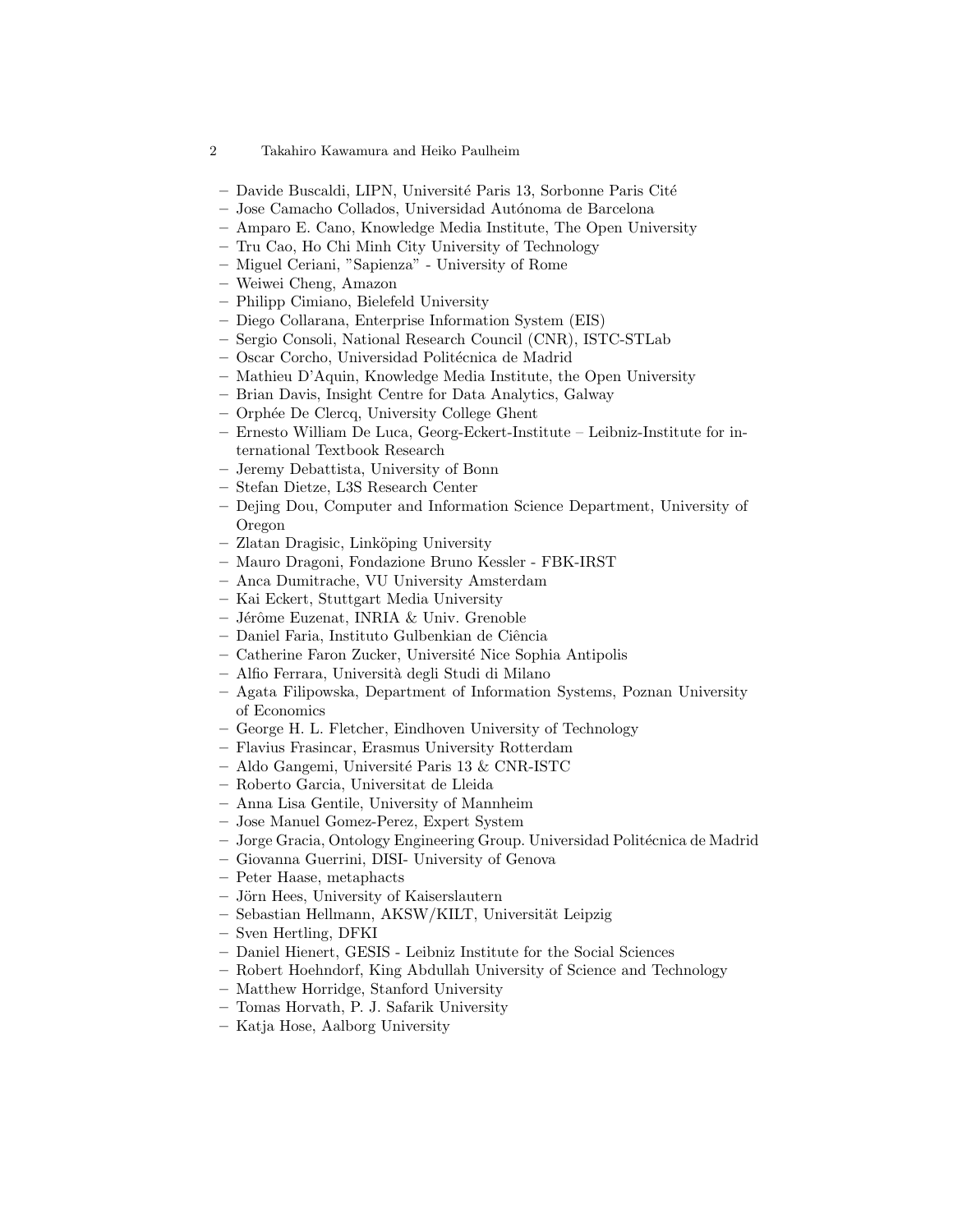- Ioana Hulpus, Data and Web Science Group, University of Mannheim
- Eero Hyv¨onen, Aalto University
- Valentina Ivanova, Link¨oping University
- Anja Jentzsch, Hasso Plattner Institut
- Ernesto Jimenez-Ruiz, University of Oxford
- Anna Jordanous, University of Kent
- Evangelos Kapros, Trinity College, the University of Dublin
- Tomi Kauppinen, Department of Computer Science, Aalto University School of Science
- Mayank Kejriwal, University of Texas at Austin
- Tomas Kliegr, University of Economics, Prague
- $-$  Bettina Klimek, Universität Leipzig
- Petr Knoth, KMi, The Open University
- Dimitris Kontokostas, University of Leipzig
- Kouji Kozaki, I.S.I.R., Osaka University
- Patrick Lambrix, Link¨oping University
- Agnieszka Lawrynowicz, Poznan University of Technology
- Oliver Lehmberg, University of Mannheim
- Steffen Lohmann, Fraunhofer IAIS
- John P. Mccrae, National University of Ireland, Galway
- Robert Meusel, University of Mannheim
- Annett Mitschick, University of Dresden
- Varish Mulwad, GE Global Research
- Adeline Nazarenko, LIPN UMR CNRS 7030 Universit´e Paris 13
- Matthias Nickles, National University of Ireland, Galway, Digital Enterprise Research Institute
- Vit Novacek, DERI, National University of Ireland, Galway
- Andrea Giovanni Nuzzolese, STLab, ISTC-CNR
- Fabrizio Orlandi, University of Bonn
- Francesco Osborne, KMi, the Open University
- Bijan Parsia, University of Manchester
- Tommaso Pasini, Sapienza University of Rome
- Silvio Peroni, University of Bologna
- Catia Pesquita, University of Lisbon, Faculty of Sciences
- Rafael Pe˜naloza, Free University of Bozen-Bolzano
- Antonella Poggi, SAPIENZA Universit`a di Roma Dipartimento di Informatica e Sistemistica "A. Ruberti"
- Jay Pujara, University of Maryland
- Yuzhong Qu, Nanjing University
- Michael Rebstock, University of Applied Sciences Darmstadt
- Diego Reforgiato, Consiglio Nazionale delle Ricerche
- Petar Ristoski, University of Mannheim
- Giuseppe Rizzo, ISMB
- Tim Rockt¨aschel, University College London
- Thomas Roth-Berghofer, School of Computing and Engineering, University of West London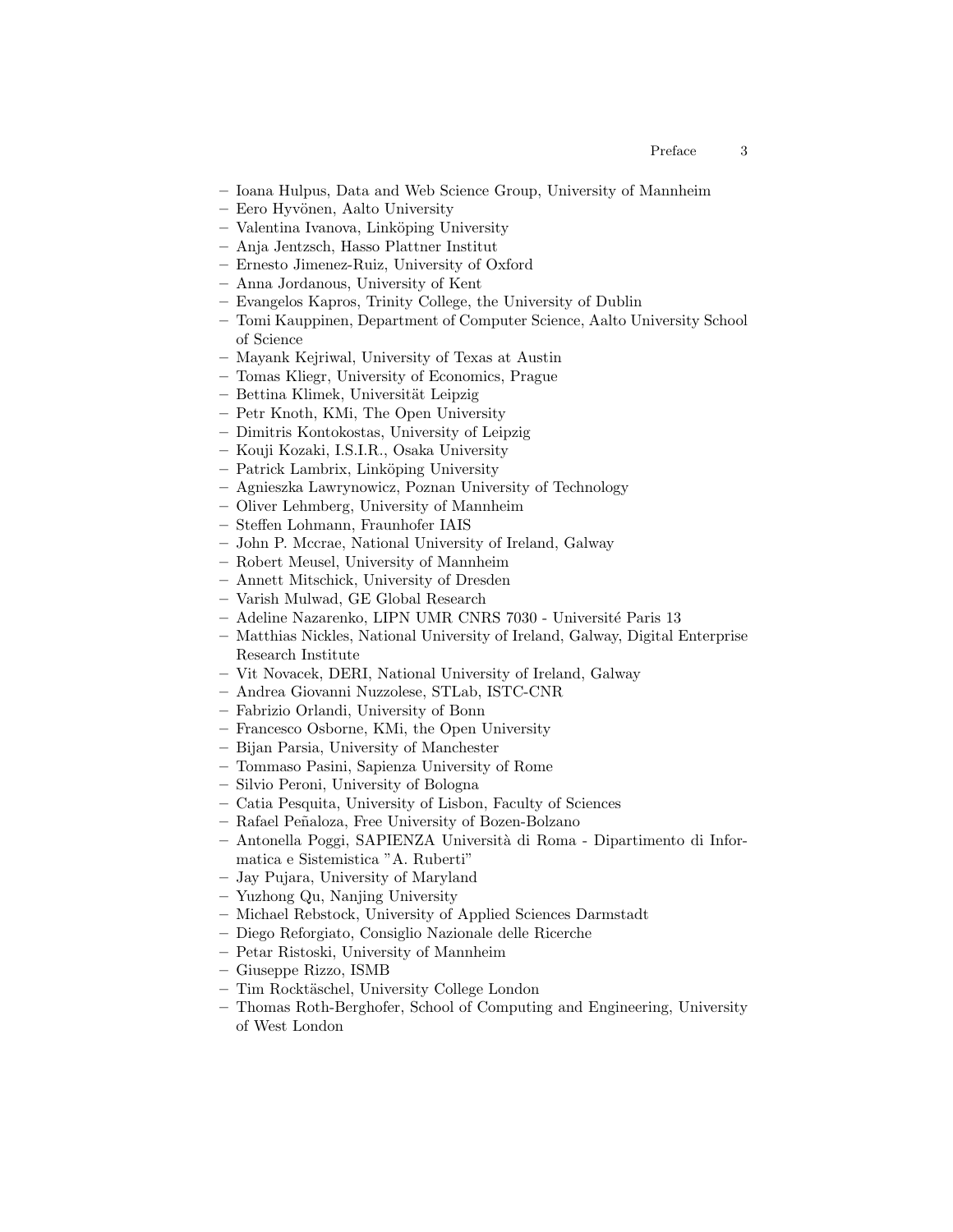- Alessandro Russo, Sapienza Universit`a di Roma
- Harald Sack, Hasso-Plattner-Institute for IT Systems Engineering, University of Potsdam
- Alan Said, Recorded Future
- Felix Sasaki, W3C
- Stefan Schlobach, Vrije Universiteit Amsterdam
- Bari¸s Sertkaya, Frankfurt University of Applied Sciences
- Pavel Shvaiko, Informatica Trentina
- Kuldeep Singh, Fraunhofer IAIS
- Jennifer Sleeman, University of Maryland Baltimore County
- Monika Solanki, University of Oxford
- Kavitha Srinivas, IBM Research
- Timo Stegemann, University of Duisburg-Essen
- Thomas Steiner, Google
- Thepchai Supnithi, NECTEC
- Andreas Thalhammer, Karlsruhe Institute of Technology
- Ilaria Tiddi, Knowledge Media Institute The Open University
- Anna Tordai, Elsevier B.V.
- Rapha¨el Troncy, EURECOM
- Christina Unger, CITEC, Universität Bielefeld
- Victoria Uren, Aston University
- Ricardo Usbeck, University of Leipzig
- Marieke Van Erp, VU University Amsterdam
- Ruben Verborgh, Ghent University iMinds
- Maria Esther Vidal, Universidad Simon Bolivar, Dept. Computer Science
- Evelyne Viegas, Microsoft Research
- Serena Villata, CNRS Laboratoire d'Informatique, Signaux et Syst`emes de Sophia-Antipolis
- Martin Voigt, Ontos AG
- Sebastian Walter, CITEC, Bielefeld University
- Kewen Wang, Griffith University
- Krzysztof Wecel, Poznan University of Economics
- Lydia Weiland, University of Mannheim
- Zhe Wu, Oracle USA
- Takahira Yamaguchi, Keio University
- Ondˇrej Zamazal, University of Economics, Prague
- Amrapali Zaveri, AKSW Group
- V´aclav Zeman, VSEˇ
- Ziqi Zhang, University of Sheffield

## Additional Reviewers

- Asan Agibetov
- Henning Agt-Rickauer
- Judie Attard

<sup>4</sup> Takahiro Kawamura and Heiko Paulheim